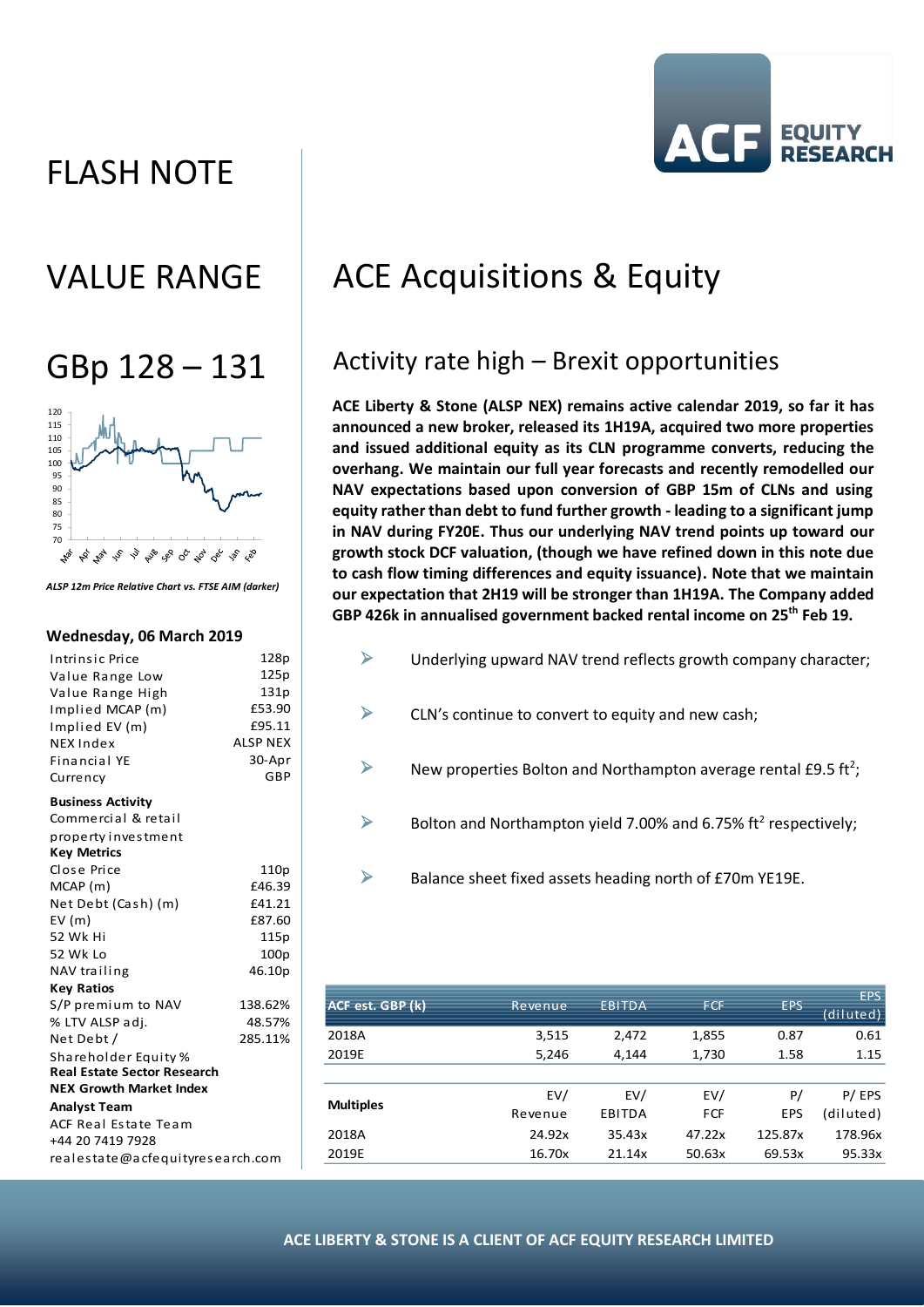| 06/03/2019                            | No. of<br><b>Shares</b> |                 |
|---------------------------------------|-------------------------|-----------------|
|                                       | in                      | <b>Fully</b>    |
| <b>Share Price History</b>            |                         | issue diluted   |
|                                       |                         |                 |
| NoSh (m)                              | 42.2                    | 57.8            |
| Implied Intrinsic Price               | 127p                    | 93p             |
| Value Range Low                       | 124p                    | 91 <sub>p</sub> |
| Value Range High                      | 131p                    | 95p             |
| <b>NEX Growth Market</b>              | <b>ALSP</b>             |                 |
| Financial YE                          | 30-Apr<br>GBP           |                 |
| Reporting Currency                    |                         |                 |
| NoSh (m)                              |                         | 42.2            |
| NoSh (m) expected<br>dilution (Exp D) |                         | 57.8            |
| NoSh (m) full dilution<br>(FD)        |                         | 57.8            |
| <b>Key Metrics</b>                    |                         | adj.            |
| MCAP (m)                              | £46.4                   | £46.4           |
| Net Debt (Cash) (m)                   | £41.21 £41.21           |                 |
| EV(m)                                 | £87.6                   | £87.6           |
| 52 Wk Hi                              | 115p                    | 84p             |
| 52 Wk Lo                              | 100p                    | 73p             |
| Free Float                            | 33%                     | 33%             |
| *Key Metrics FCF adj.                 |                         | 2018A 2019E     |
|                                       |                         |                 |
| CPS (GBp)                             | 4.40                    | 4.10            |
| CPS (Exp D) (GBp)                     | 3.21                    | 2.99            |
| CPS (FD) (GBp)                        | 3.21                    | 2.99            |
| P/CPS                                 |                         | 28.97x 22.66x   |
| P/CPS (Exp D)                         |                         | 39.73x 31.06x   |
| P/CPS (FD)                            |                         | 39.73x 31.06x   |
|                                       |                         |                 |

Above we show full dilution (FD) and expected dilution (Exp D). ALSP shares in issue at the date of this note are 42,168,368. Dilutive elements are convertibles and options/warrants (options 10,800). For our Exp. dilution we assume the exercise of options is averaged over 2 years respectively. We assume convertibles are exercised during 2019.

### **Investment Case – "Safe" Growth**

#### **Competitive background**

ACE (ALSP) acquires and rents secondary assets largely in regional cities in the UK with over 50% of rental income from gilt-edged tenants. HM government and city councils accounted for 51% of rental revenues FY18A vs. 60% y/y. Major industrial and commercial companies accounted for 45% of revenues vs. 33% FY17A. We expect government rentals to rise again as a proportion of revenue mix during FY19E. ACE looks for two types of core opportunities  $-1$ ) end of life tenancies to provide rental uplift via change of use and, in time, capital appreciation and longer-term tenancies to underpin cash flows. ALSP does not undertake development work, thereby de-risking its revenues vs. its listed peers.

The UK property market (commercial, retail and residential) has slowed in terms of the rate at which transactions are completed after the unexpected UK vote to leave the EU. Although the commercial property market stabilised relatively quickly after an initial panic from investors following the Brexit vote outcome, deals are now taking longer to execute and commercial debt arrangements have become a more laborious process. In spite of this environment.

ALSP's active asset management strategy continues to prove value-generating in current market conditions, whilst political uncertainties between the UK and Europe are providing potential opportunities for ALSP.

### **● Dividend and balance sheet growth**

Dividend pay-out of 0.83p p/s, to be paid out three times p.a. for a total of 2.49p per share. During 1H19A ALSP purchased four properties for a total of GBP 14.796m driving its investment property portfolio to on the balance sheet to 61.8m and we see GPB 70m within 6m as the next milestone target. During IH19A completed purchases include of Mecca Bingo Hall, Chesterfield for GBP 3.999m and the sale of Hume House for GBP 3.9m, acquired in 2014 for GBP 1.67m; including rental revenue ALSP "booked" a 307% return on Hume.

#### **● Funding**

ALSP can continue to fund using commercial debt or equity. It is well supported by its commercial bankers. Adjusted LTV 48.6% captures GBP 15m in CLNs and assets and liabilities held for sale. If ALSP uses equity to fund future growth we see potential for a significant uptick in NAV to 122p FY2020E, based upon current full dilution. Nevertheless, this is a company with the characteristics of a strong growth entity (that also pays a dividend). Northampton and Bolton were funded by an additional GBP 4m in commercial debt representing 65% of the purchase price.

### **Catalysts**

Acquisition of new properties and sale of existing properties; uplift in rental yield through active management; Re-rating of the property sector; further funding activity; equity funding closing NAV - DCF valuation gap.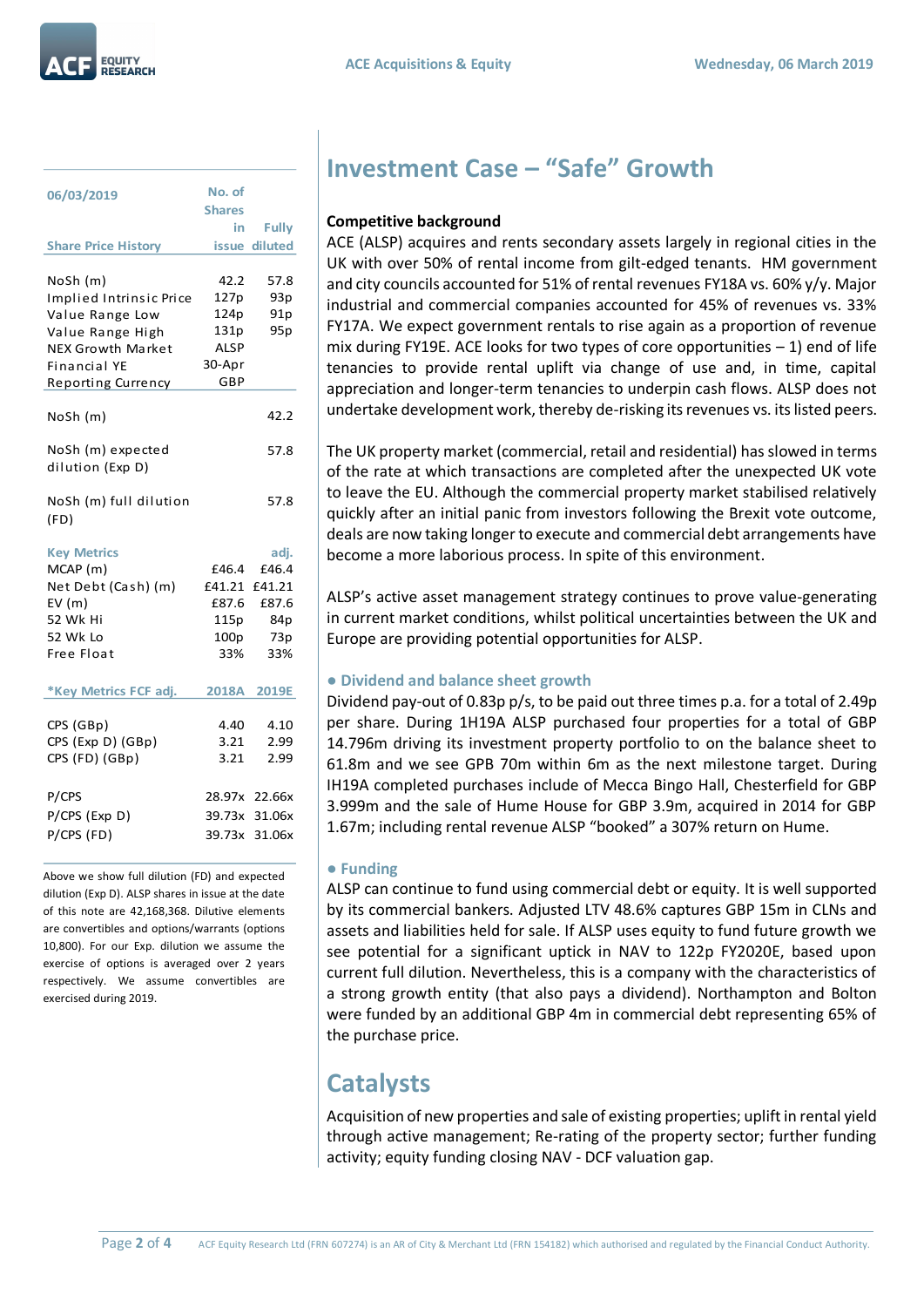

## **Financial Projections Annual**

| P&L GBP (k)                           | 2017A  | 2018A  | 2019E    | 2020E  | 2021E   |
|---------------------------------------|--------|--------|----------|--------|---------|
| Revs                                  | 2,632  | 3,515  | 5,246    | 6,183  | 6,633   |
| gr%                                   | 29%    | 34%    | 49%      | 18%    | 7%      |
| SGA                                   | 1,567  | 1,043  | 1,102    | 2,049  | 2,700   |
| <b>EBITDA</b>                         | 1,065  | 2,472  | 4,144    | 4,134  | 3,933   |
| $%$ Revs                              | 40%    | 70%    | 79%      | 67%    | 59%     |
| FV adj.                               | $-391$ | 0      | 0        | 0      | 0       |
| % Revs                                | $-15%$ | 0%     | 0%       | 0%     | 0%      |
| <b>EBIT</b>                           | 674    | 2,472  | 4,144    | 4,134  | 3,933   |
| EBT                                   | 1,122  | 214    | 834      | 2,081  | 2,046   |
| % Revs                                | 43%    | 6%     | 16%      | 34%    | 31%     |
| ETR                                   | 14%    | $-69%$ | 20%      | 20%    | 20%     |
| ΝI                                    | 963    | 361    | 667      | 1,665  | 1,637   |
| % Revs                                | 37%    | 10%    | 13%      | 27%    | 25%     |
| Adj EPS (p)                           | 3.42   | 1.83   | 2.63     | 5.19   | 5.15    |
| Basic EPS (p)                         | 2.45   | 0.87   | 1.61     | 4.03   | 3.96    |
| Diluted EPS (p)                       | 2.22   | 0.61   | 1.13     | 2.83   | 2.78    |
| <b>Balance Sheet GBP (k)</b>          | 2017A  | 2018A  | 2019E    | 2020E  | 2021E   |
| Investments                           | 29,453 | 50,488 | 69,426   | 84,426 | 109,426 |
| Rev Yield                             | 8.94%  | 6.96%  | 7.56%    | 7.32%  | 6.06%   |
| Rev Yield 1 yr fwd                    | 11.93% | 10.39% | 8.91%    | 7.86%  | 6.91%   |
| <b>Total Fixed Assets</b>             | 29,453 | 50,488 | 69,426   | 84,426 | 109,426 |
| Current assets                        | 178    | 934    | 0        | 0      | 0       |
| Assets held for sale                  | 9,526  | 7,734  | 4,349    | 0      | 0       |
| Cash                                  | 351    | 5,180  | 2,594    | 2,207  | 1,956   |
| <b>Total Current Assets</b>           | 10,055 | 13,849 | 6,943    | 2,207  | 1,956   |
| <b>Total Assets</b>                   | 39,508 | 64,337 | 76,369   | 86,633 | 111,382 |
| Creditors                             | 788    | 1,240  | 1,850    | 2,181  | 2,340   |
| Liabs held for sale                   | 3,436  | 2,587  | 1,560    | 0      | 0       |
| Deferred Tax                          | 298    | 215    | 278      | 0      | 0       |
| Loans                                 | 16,291 | 40,694 | 53,157   | 38,157 | 38,157  |
| <b>Total Liabilities</b>              | 21,376 | 44,897 | 57,008   | 40,338 | 40,497  |
| <b>Net Assets</b>                     | 18,133 | 19,439 | 19,362   | 46,294 | 70,885  |
| Share Capital                         | 9,822  | 10,066 | 10,299   | 10,299 | 10,299  |
| Accum. Profit/(loss)                  | 1,180  | 1,152  | 1,819    | 3,484  | 5,121   |
| <b>Total Equity</b>                   | 18,133 | 19,439 | 19,362   | 46,294 | 70,885  |
| <b>Total Equity &amp; Liabilities</b> | 39,508 | 64,337 | 76,369   | 86,633 | 111,382 |
| Basic NAV (p)                         | 43.0   | 46.1   | 45.9     | 109.8  | 168.1   |
| Diluted NAV (p)                       | 31.4   | 33.6   | 33.5     | 80.1   | 122.6   |
| % LTV ALSP adj.                       | 50.6%  | 48.6%  | 53.8%    | 27.4%  | 21.2%   |
| Cash Flow GBP (k)                     | 2017A  | 2018A  | 2019E    | 2020E  | 2021E   |
| EBT Profit/(loss)                     | 1,122  | 214    | 834      | 2,081  | 2,046   |
| Finance costs                         | 570    | 2218   | 1168     | 0      | 0       |
| FV adj. + Other adj.                  | 391    | 0      | 0        | 0      | 0       |
| Cash Taxes                            | $-22$  | $-337$ | $-167$   | $-416$ | $-409$  |
| WCap change                           | $-104$ | $-280$ | $-105$   | 0      | 0       |
| <b>Net CFO</b>                        | 961    | 2,192  | 1,897    | 2,081  | 2,046   |
| % Revs                                | 0      | 1      | 0        | 0      | 0       |
| <b>FCFE</b>                           | 939    | 1,855  | 1,730    | 1,665  | 1,637   |
| uFCF                                  | 1,570  | 3,374  | 3,976    | 3,718  | 3,524   |
| <b>Capex/Prprty Assets %</b>          | 30%    | 38%    | 11%      | 18%    | 23%     |
| CF from Financing                     | 8,334  | 23,776 | 5,325    | 15,000 | 25,000  |
| Net Cash In/(Out)                     | $-167$ | 4,829  | $-2,586$ | -388   | $-250$  |
| Cash previous YE                      | 518    | 351    | 5,180    | 2,594  | 2,207   |
| Cash & CE                             | 351    | 5,180  | 2,594    | 2,207  | 1,956   |
|                                       |        |        |          |        |         |

ACF Equity Research Ltd (FRN 607274) is an AR of City & Merchant Ltd (FRN 154182) which is authorised and regulated by the Financial Conduct Authority. Page **3** of **4**